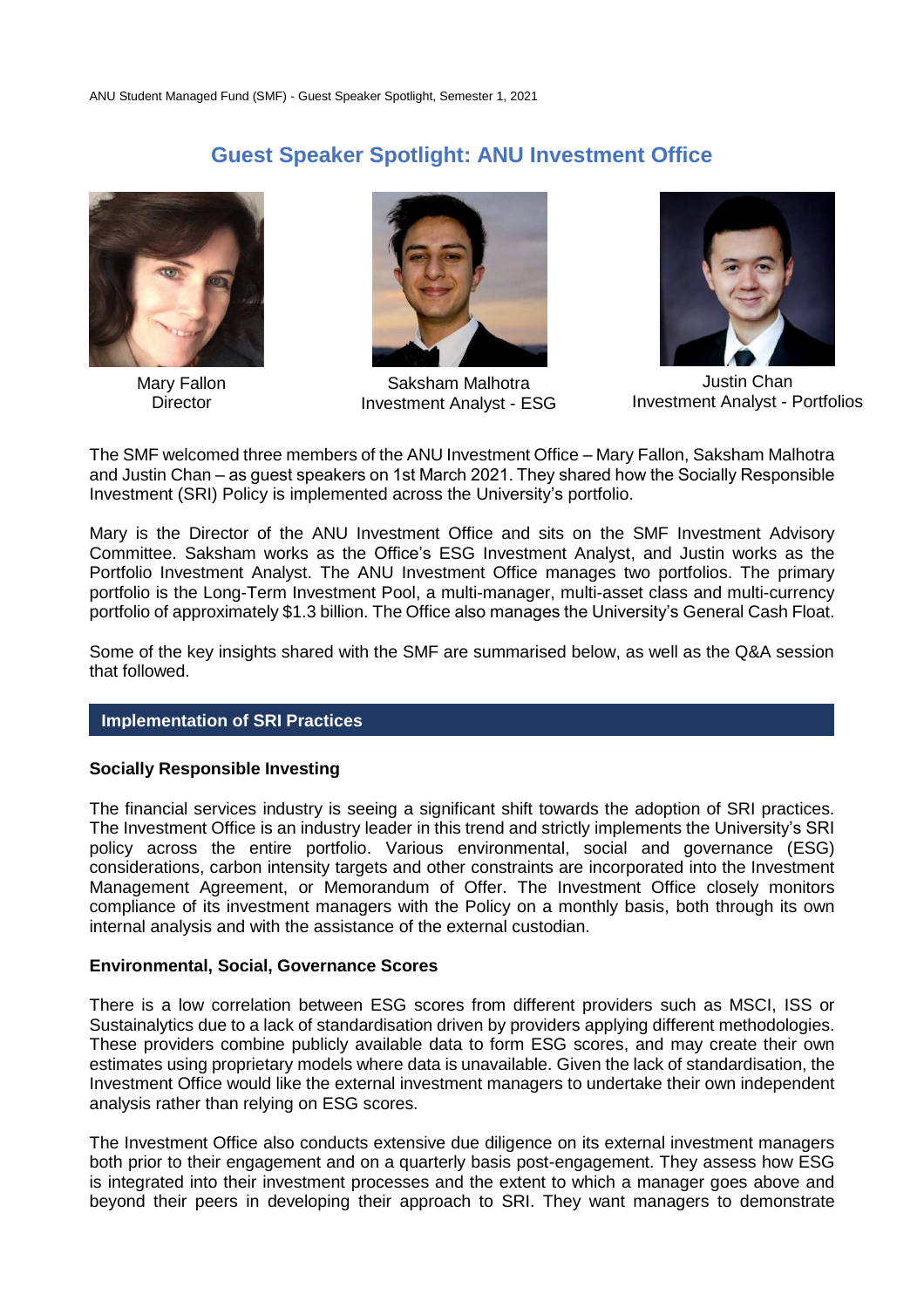dedication to SRI practices, which also helps to combat the aforementioned data biases in ESG scores. The industry as a whole is seeing a trend towards favouring managers who develop integrated SRI processes and demonstrate a sincere concern for ESG issues.

# **Carbon Intensity**

Carbon intensity can be measured at three levels:

- Scope 1: Carbon emissions released as a direct result of a company's activities.
- Scope 2: Carbon emissions released from indirect consumption of energy inputs like electricity.
- Scope 3: Indirect emissions released as a consequence of a company's activities, but from sources not owned or controlled by the company.

Scope 1 and 2 are measurable as they have auditable trails and are reported in Australia under the National Greenhouse and Energy Reporting (NGER) Scheme. Scope 3, a form of indirect emission, is not as widely reported and its measurement is more difficult.

The Investment Office measures weighted average carbon intensity using the formula recommended by the Task Force on Climate-Related Financial Disclosures, expressed in the tons of scope 1 and 2 carbon dioxide  $(CO_2)$  emitted per million dollars in revenue. This method is used due to its simplicity and ability to be translated across asset classes. The resultant carbon intensity metric informs the overall carbon exposure the Investment Office holds with respect to a particular investment or manager, and across the entire portfolio.

# **Other Metrics**

In addition to ESG and carbon intensity scores, the Investment Office also utilises other metrics such as the Bloomberg Gender Equality Index and Carbon Offset to inform views on various investments or managers.

- Bloomberg Gender Equality Index: An annual, non-financial benchmark that lists leaders in the gender equality space.
- Carbon Offset: An in-house metric that assesses the amount of carbon emissions avoided by using renewable energy sources. This metric was developed to investigate the availability of carbon offset offered by renewable energy assets within the infrastructure portfolio. The main challenges in calculating this metric are the lack of a standardised approach and data unavailability.

# **Portfolio Screening**

For negative screening, the Office uses Bloomberg's ESG screening tool. The Investment Office, in collaboration with an ANU SRI Working Group, has developed a new methodology to further enhance the negative and positive screening process for future implementation of the SRI policy. The new methodology to identify positive and negative screening topics is as follows:

- 1. Identify emerging best practices through desktop research and external experts.
- 2. Results reviewed by the Working Group to shortlist areas of interest.
- 3. Leverage existing ANU research on shortlisted topics.
- 4. Seek advice from University subject matter experts on relevant topics.
- 5. Conduct quantitative back testing.
- 6. Produce a final recommendation.

# **Q&A**

**1. How does the Investment Office distinguish between fund managers who incorporate ESG practices to meet minimum contractual or social expectations versus those who actively work to incorporate SRI values into their investment philosophies?**